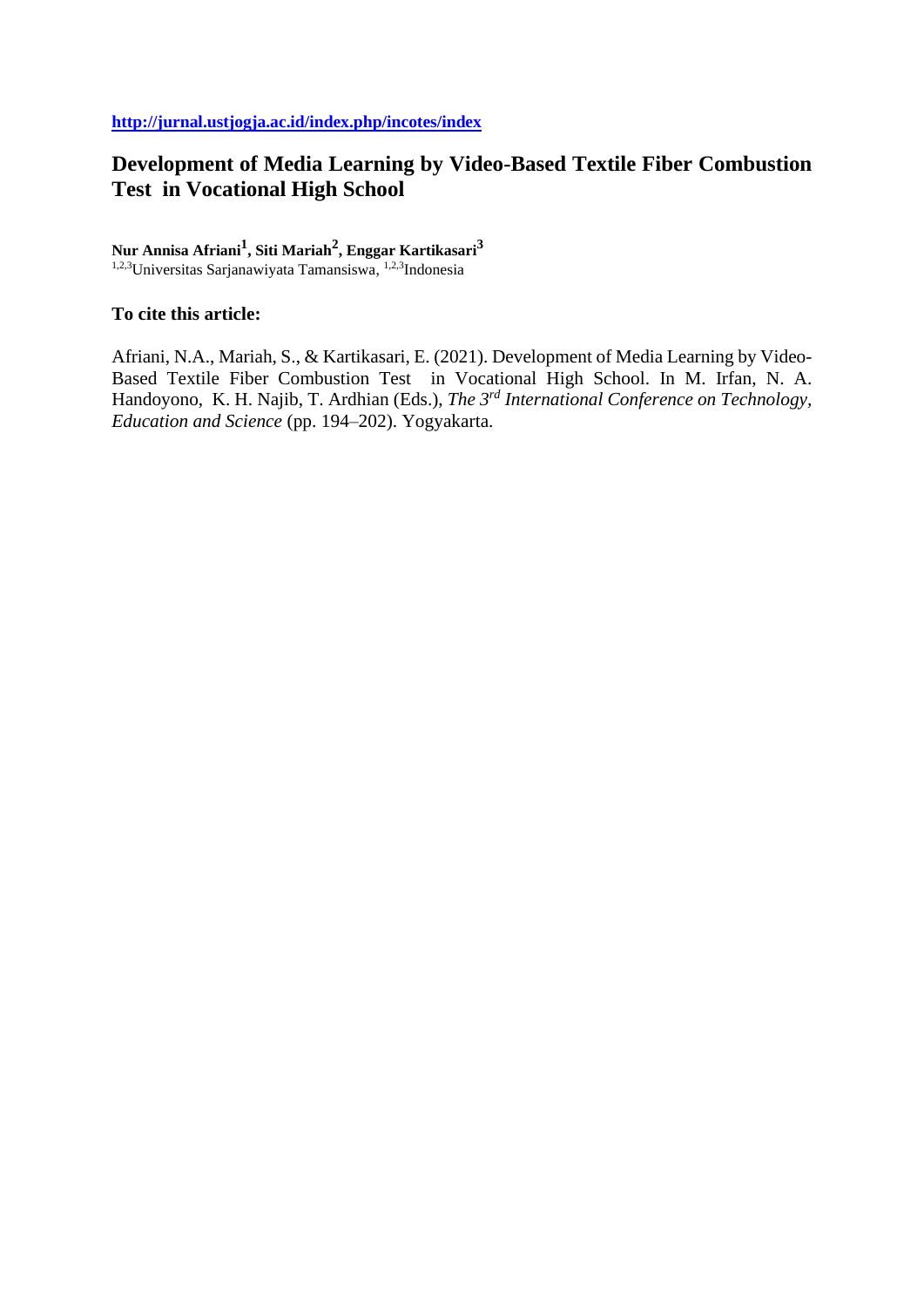InCoTES 2021 ISSN: 978-602-6258-14-4

# **Development of Media Learning by Video-Based Textile Fiber Combustion Test in Vocational High School**

**Nur Annisa Afriani<sup>1</sup> , Siti Mariah<sup>2</sup> , Enggar Kartikasari<sup>3</sup> 1,2,3Universitas Sarjanawiyata Tamansiswa, 1,2,3Indonesia <sup>1</sup>nurannisaafriani98@gmail.com**

| <b>Article Info</b>                                 | <b>Abstract</b>                                                                                                                                                                                                                                                                                                                                                                                                                                                                                                                                                                                                                                                                                                                                                                                                                                                                                                                                                                                                                                                                                                                          |  |
|-----------------------------------------------------|------------------------------------------------------------------------------------------------------------------------------------------------------------------------------------------------------------------------------------------------------------------------------------------------------------------------------------------------------------------------------------------------------------------------------------------------------------------------------------------------------------------------------------------------------------------------------------------------------------------------------------------------------------------------------------------------------------------------------------------------------------------------------------------------------------------------------------------------------------------------------------------------------------------------------------------------------------------------------------------------------------------------------------------------------------------------------------------------------------------------------------------|--|
|                                                     | This study aims to develop video-based textile fiber burning test learning media,<br>test the feasibility of the media through expert validation, and determine student                                                                                                                                                                                                                                                                                                                                                                                                                                                                                                                                                                                                                                                                                                                                                                                                                                                                                                                                                                  |  |
| <b>Keywords</b>                                     | responses to video media. The type of research is Research and Development<br>$(R \& D)$ with the Borg & Gall development model. The data collection                                                                                                                                                                                                                                                                                                                                                                                                                                                                                                                                                                                                                                                                                                                                                                                                                                                                                                                                                                                     |  |
| Learning Media<br>Video<br><b>Textile Materials</b> | technique used in this research is a questionnaire (questionnaire). The data<br>analysis technique used descriptive statistical analysis. The results of the<br>research are: 1) Video-based media development is carried out through media<br>preparation procedures covering several stages, namely a) potentials and<br>problems by analyzing student needs; b) collection of required data and<br>information; c) product design, namely making product designs; d) design<br>validation is carried out by media and materials experts; e) design<br>improvements in accordance with the revisions provided by media and materials<br>experts; f) small-scale trials; g) Product revision; h) limited scale trial; 2) the<br>video-based learning media developed is included in the very appropriate<br>category for use based on the assessment of material experts by 100% and media<br>expert assessments of 96.67%; 3) student responses to the use of video-based<br>learning media through a small-scale test showed a very good category of<br>82.26% and a limited-scale test of 86.01% included in the very good category. |  |
|                                                     |                                                                                                                                                                                                                                                                                                                                                                                                                                                                                                                                                                                                                                                                                                                                                                                                                                                                                                                                                                                                                                                                                                                                          |  |

**Keywords: Learning Media, Video, Textile Materials**

## **Introduction**

Media learning is one of the part that can support the success of the learning process. Learning media is an important factor because it helps the teacher's process in delivering the material so that it will be easier for students to understand the material that the teacher have been given. New technologies are starting to appear to support the development of innovative learning by media. Media development can use information and communication technology such as video so that the teaching process does not take place monotonously and runs more pleasantly and students are enthusiastic in accepting learning.

Based on the 2013 Revised Curriculum syllabus of Fashion Design Vocational School, the knowledge subject of textile materials is one of the basics of vocational competence. Materials textile knowledge is a subject that must be achieved by vocational students in the field of fashion expertise. Textile material knowledge is a subject that teach knowledge about the origin of textile materials, the properties of textile materials, the use of textile materials, how to maintain textile materials, and how to test the combustion of textile fibers.

Textile material knowledge subjects are the basic knowledge of yarn spinning, fabric construction thus testing of fibers and materials. The goal of textile subjects is as a basic knowledge for students the making of cloth process that processed from fiber, yarn spinning, fabric construction to fiber and material testing [1]. The knowledge subject of textile materials is important for students who want to go into the world of fashion, the knowledge required to explore, select, produce, use, and care for various types of textile materials. Students are taught to identify the origin of textile fibers by using a combustion test. The combustion test is carried out with wax and patchwork, and students can identify the origin of textile materials fibers.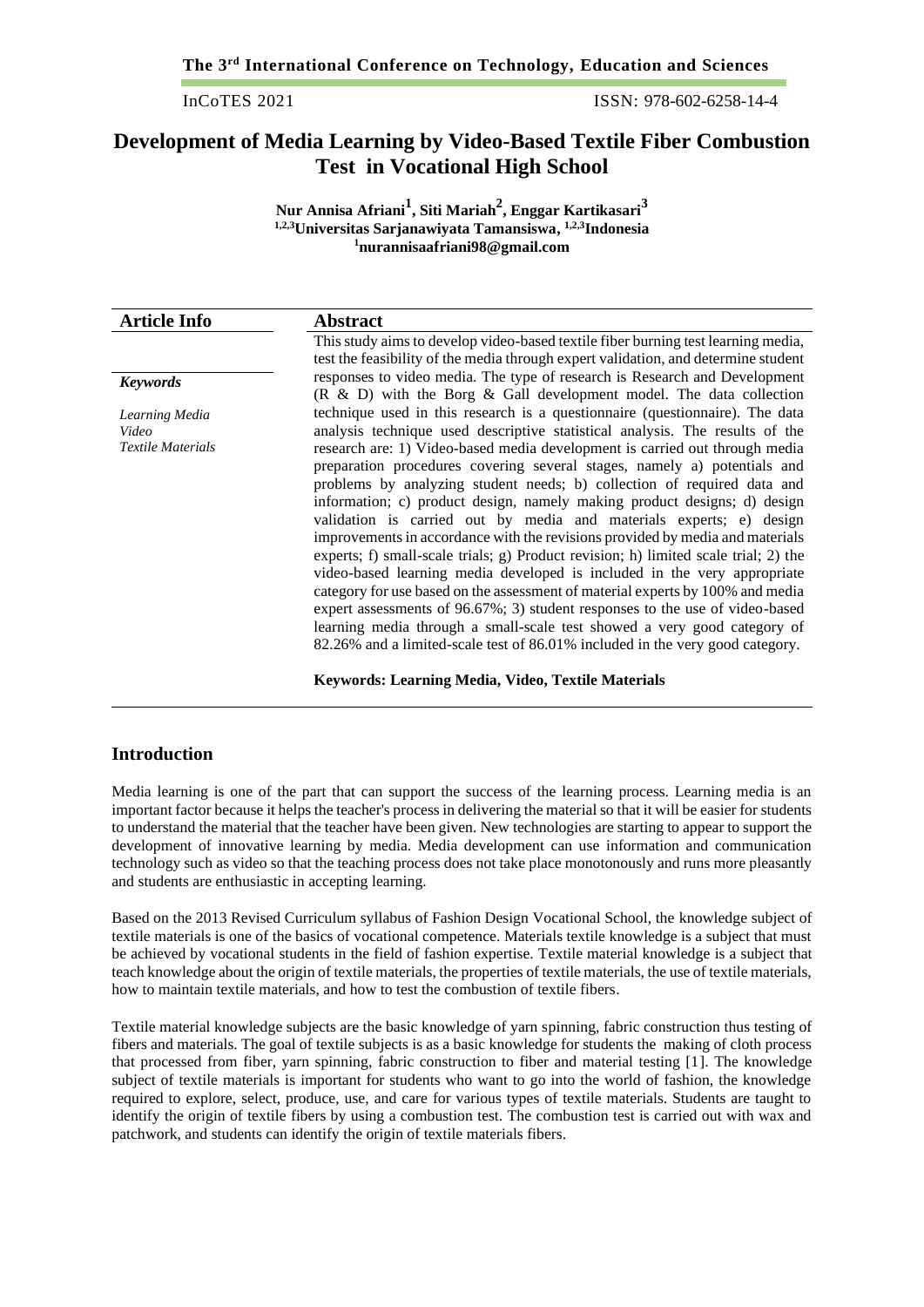The observations have been made at Moyudan Islamic Vocational School showed that each classroom is equipped with media such as a blackboard, while there is only one Liquid Crystal Display (LCD) that used interchangeably. The learning media used are whiteboards, power points, worksheets and modules for theory learning. The method used by the teacher is a lecture method. This method make students passive and pay less attention to the teacher in receiving learning in the classroom. This video-based media is expected to help teachers deliver more interesting material and increase students' interest in learning to be more active in learning activities, so difficulties in learning textile material knowledge can be minimized by use of learning media in the form of videos.

The learning process consists of several components that interact with each other. These components are objectives, materials, learning methods and strategies, media and evaluation [2]. One component that has an important role in realizing learning objectives is the media. Learning media is the media which is used as tool and material for learning activities, because the teaching process is essentially a communication process, delivering messages from the introduction to the recipient [3]. The message delivered in the form of teaching materials for learning materials to achieve learning objectives. Learning media has three main functions if the media is used for individuals, groups, or groups of listeners that are large in number, to motivate interest or action, presenting information, and giving instructions [4]. In particular, the function of the media in the learning process is to increase motivation in learning activities, clarify the material delivery, increase student concentration in the learning process and provide information to students. Video is an audio-visual media that displays motion pictures of live and sound from recordings of real events that occur so that the message delivered is factual (important events, news or form of fictional story) [5]. The capabilities of video are displaying live images, deliver information, describing a process accompanied by sound. Other capabilities of video media include being able to manipulate space and time. Video media can make students more active in class because they want to find out about what is made in the video.

The benefits of video media for the learning process are useful for attention attracting of students in delivering teaching materials, develop learning motivation, provide learning experiences by delivering educational from a video presented [6]. Another benefit of video media in the communication process becomes more efficient, time and distance. The use of video-based learning media is expected to assist teachers in delivering more interesting material and increase student interest in learning to be more active in learning activities.

## **Method**

This type of research is Research and Development (R & D). The Research and Development (R & D) method is a research method that produces a product in a particular area and has the product effectiveness [7]. This research was conducted in the 2020/2021 at Moyudan Islamic Vocational School that is located at Street of Gedongan - Klangon, Rice Fields Area, Sumberagung, Moyudan sub district, Sleman Regency, Special Region of Yogyakarta 55563.

This study consisted of material expert and media experts as expert judgments, and class X students as subjects. The material experts consist of 2 people, which is FWCE lecturers and vocational high school teachers who are experts in the textile material knowledge subject. Media experts consist of 2 people, which are FWCE Study Program lecturers and vocational highs school teachers who are experts of media learning, while class X students Fashion Design become respondents in the developed learning media. This research object is the development of video-based learning media in the subject of knowledge of textile materials.

Development model that used is the procedural model. The media preparation procedure includes 10 stages, involving potential and problems, data collection, product design, design validation, design improvement, usage trials, product revisions, product trials, product revisions, and mass production [8]. The first stage is the potential and problems, the potential in this research can create learning media by using the technology. The problem is that the media used by the teacher is monotonous and made students less interested in learning participation. This problem can be solved with R & D research. The second stage is data collection which intends to collect information that needed for planning materials. The information can be in the form such as learning aids, books, and modules. The third stage is product design which intends to explain the materials to be used, the tools used and work procedures or steps for making videos. The fourth stage is design validation which is carried out by attending to the experienced person. The fifth stage is design improvement intends at improving product designs that have gone through a design validation process by the experts. The sixth stage is small-scale product testing and product revision. The last stage is a limited-scale product trial.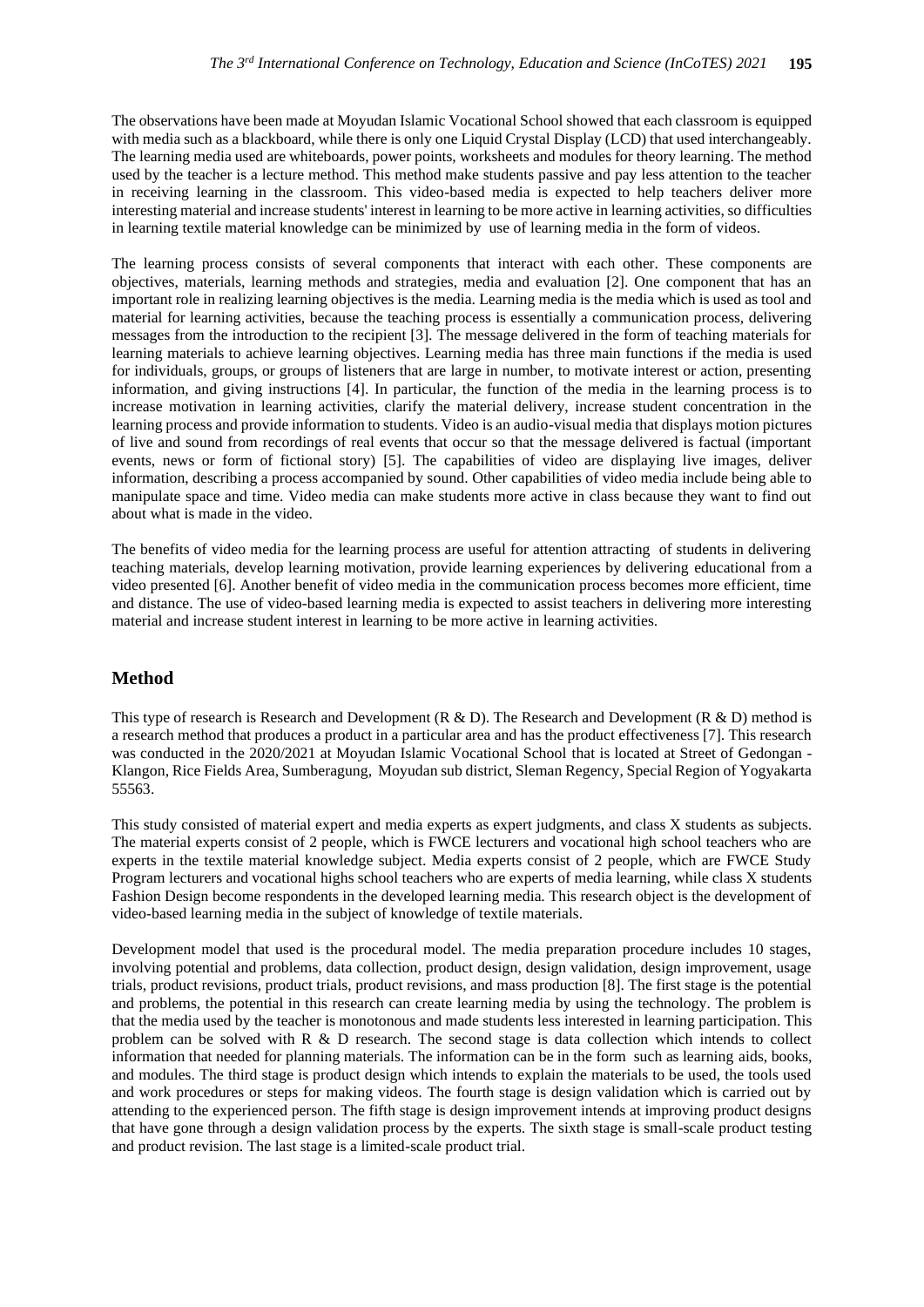The techniques of Data collection are the methods used by researchers to collect the research data. The data collection technique used in this research is a questionnaire technique. The questionnaire was shown to evaluate the properness of the video based textile fiber combustion test learning media developed. The method used to state the statement items and how to respond to it is in the checklist form. The checklist is a statement that respondents that have been evaluated just need to put a checklist  $(\sqrt{\ } )$  in the space provided.

The research instrument is a device that used to measure the observed natural and social phenomena. These instruments are used to measure variables in the natural sciences which are available and tested for its validity and reliability. Data analysis technique that used in this study is a descriptive statistical technique to describe the data that has been collected as it is without analyzing and making deviation that apply to public [8]. The data obtained through a questionnaire by media experts, material experts, and students are in the form of qualitative values which will be converted into quantitative values. In this study, researchers took data by using a questionnaire and using the Guttman scale for media experts and material experts, and a Likert scale for students. In order to determine the properness of the rating, tables 1 and 2 can be made as follows :

| Table 1. Video Eligibility Category by Experts |                                               |  |
|------------------------------------------------|-----------------------------------------------|--|
| <b>Eligibility Category</b>                    | <b>Interval Score</b>                         |  |
| Proper                                         | $(Skor min + p) \leq Skor \leq Skor max$      |  |
| Not Proper                                     | Skor min $\leq$ Skor $\leq$ (skor min + p -1) |  |

| <b>Eligiblity Category</b> | <b>Interval Score</b>                   |
|----------------------------|-----------------------------------------|
| Very Good                  | $(Smin + 3p) \le S \le Smax$            |
| Good                       | $(Smin + 2p) \le S \le (Smin + 3p - 1)$ |
| Not Good                   | $(Smin + p) \le S \le (Smin + 2 p - 1)$ |
| Not Very Good              | $(Smin) \le S \le (Smin + p - 1)$       |

Table 2. Student Categories Response to Video Media

The overall rating of the learning media aspect was rated by the media experts, material experts and quantitative results students with. The values that have been obtained, then described quantitatively and then interpreted according to tables 3 and 4 as follows:

|                                                                                   | Table 3. Interpretation of Video Media properness rating by Experts                                                                  |  |
|-----------------------------------------------------------------------------------|--------------------------------------------------------------------------------------------------------------------------------------|--|
| Rating<br>Category                                                                | Interpretation                                                                                                                       |  |
| Proper                                                                            | Media experts and material expert declare that video in                                                                              |  |
|                                                                                   | textile material subject is proper if image, audio, text,                                                                            |  |
|                                                                                   | motion, material, and language have 80% score                                                                                        |  |
| Not Proper                                                                        | Media experts and materials experts declare that video                                                                               |  |
|                                                                                   | not suitable to be used as a learning resource if<br>images, sound, text, motion, material and language have<br>score less than 80%. |  |
| Table 4. Interpretation of the Eligibility Category of Learning Media by Students |                                                                                                                                      |  |
|                                                                                   |                                                                                                                                      |  |
| <b>Categories</b>                                                                 | Interpretation                                                                                                                       |  |
| Very Good                                                                         | Students are very easy to understand the material,                                                                                   |  |
|                                                                                   | understand the language that used in video media and                                                                                 |  |
|                                                                                   | very attractive from appearance of video                                                                                             |  |
| Good                                                                              | Students are easy to understand the material, understand                                                                             |  |
|                                                                                   | the language that used in video media and attractive                                                                                 |  |
|                                                                                   | from appearance of video                                                                                                             |  |
| Not Good                                                                          | Students are not easy to understand the material,                                                                                    |  |
|                                                                                   | not understand the language that used in video media                                                                                 |  |

 $T_{\text{a}}$ kla 3. Interpretation of Video Media properness rating by Experts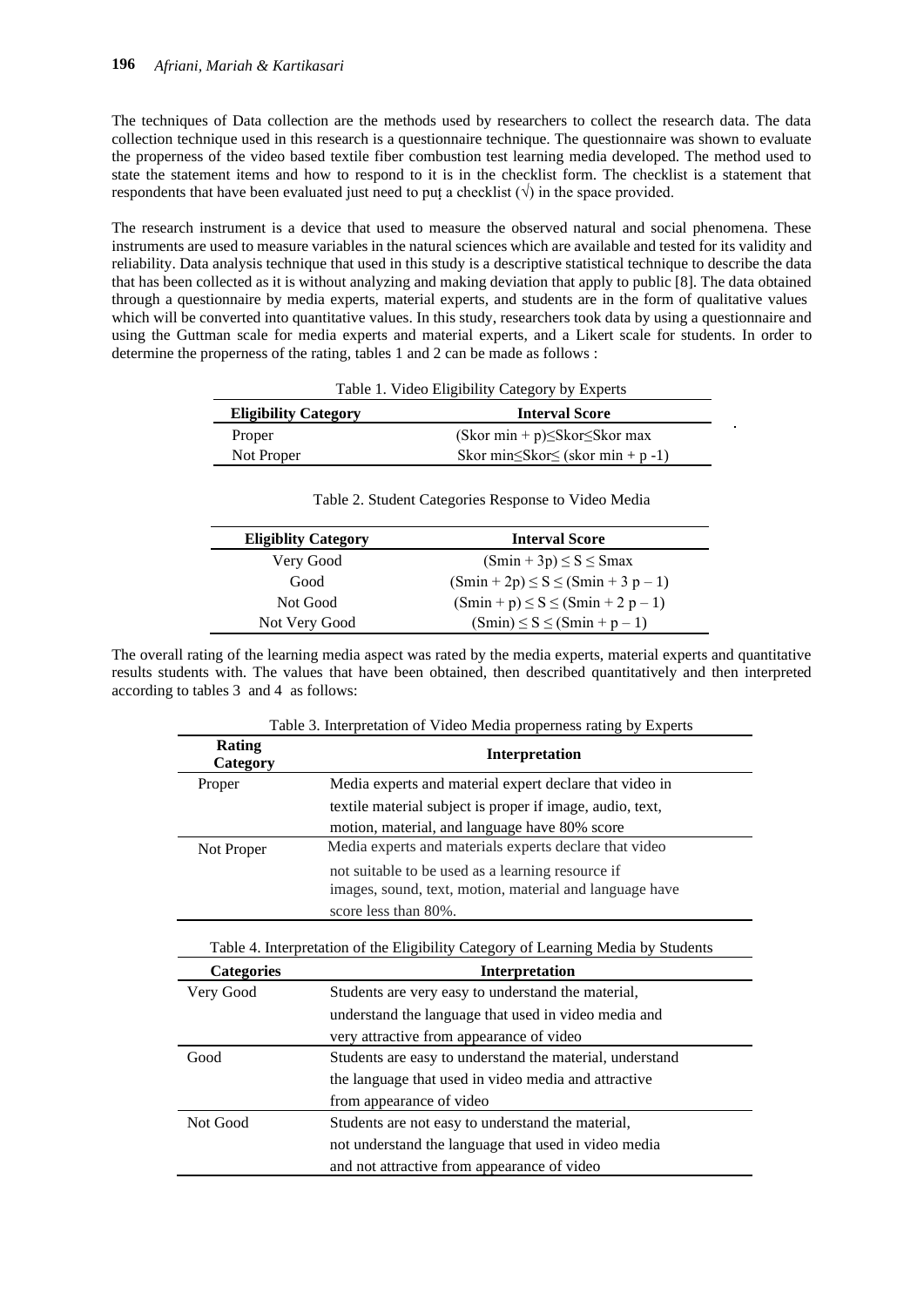| <b>Categories</b> | Interpretation                                       |
|-------------------|------------------------------------------------------|
| Not Very          | Students not very understand the material, not very  |
| Good              | understand the language that used in video media and |
|                   | not very attractive from appearance of video         |

### **Results and Discussion**

### **Results**

### **1. Media Expert Validation**

Validation by media experts purpose to provide a rating of video learning media products. These aspects include the image and the sound aspect. The results of media experts on video learning media, totaling 2 experts, showed that of the 30 statement items, 29 items (96.67%) were rated with a score of 1 (proper) and 1 item (3.33%) was rated with a score of 0 (not acceptable). Data on the results of the rating by media experts can be seen in table 5 :

| Table 5. Eligibility Results by Media Experts on Video Media |            |                               |                   |
|--------------------------------------------------------------|------------|-------------------------------|-------------------|
| <b>Class</b>                                                 | Category   | Number of<br><b>Ouestions</b> | <b>Percentage</b> |
|                                                              | Proper     | 29                            | 96,67%            |
| $\Omega$                                                     | Not Proper |                               | 3,33%             |
| Total                                                        |            | 30                            | $100\%$           |

The following are the results of the percentage of the properness of video learning media by media experts.



Figure 1. Histogram of Video Learning Media Percentage by Media Expert

Based on the results of table 5 data, it declared that the learning video media for textile fibers combustion is categorized as a proper category by media experts. The fiber combustion test video learning media was declared very proper to use and could be tested on students.

### **2. Material Expert Validation**

Material expert validation is used to rate the material that has been compiled in the video learning media. There are several aspects that are rated, namely the material suitability, language and presentation. The results of the video learning media material experts, 2 experts declared the 30 statement items, 30 items (100%) were rated with a score of 1 (proper) and 0 items (0%) were assessed with a score of 0 (not proper). Data on the results of the rated by media experts can be seen in table 6 below: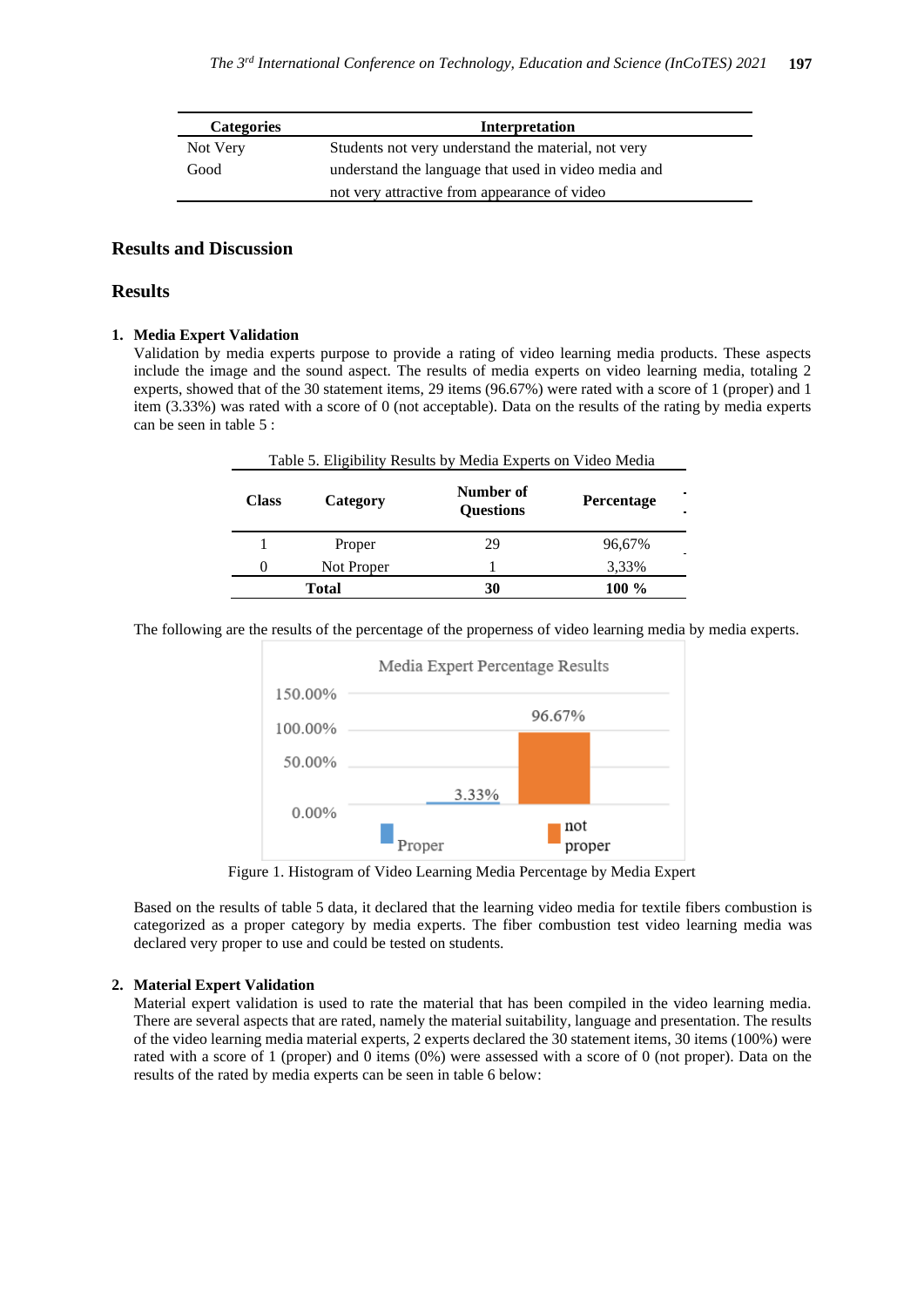| <b>Class</b> | Category   | Number of<br><b>Questions</b> | <b>Percentage</b> |
|--------------|------------|-------------------------------|-------------------|
|              | Proper     | 29                            | 100%              |
| 0            | Not Proper |                               | 0%                |
| Total        |            | 30                            | $100\%$           |

Table 6. Material Expert properness Results for Video Media

The following results of the video learning media rated percentage by material experts.



Figure 2. Histogram Percentage of Video Learning Media By Material Expert

Based on the results of table 6 data, it is decalred that the learning video media for the textile fiber combustion test is included in the proper category by material experts. Textile fiber combustion test video learning media was declared very proper to use and could be tested on students.

#### **3. Small scale trial results**

The textile fiber combustion test learning media was tested for class X students of Fashion Design at Moyudan Islamic Vocational School, Sleman Yogyakarta. The aspects that rated are the video benefits component, the video display component, the linguistic component and the content proper component. The results of the readability test of the small scale test video learning media that total 6 students showed that of the 108 statements: 54 items (50.00%) were scored with a score of 4 (very good), 53 items (49.07%) were scored with a score of 3 (good), 1 item (0.93%) was rated with a score of 2 (Not good), 0 items (0%) was scored with a score of 1 (not very good). The explanation of the results of small-scale tests on video media is in table 7. as follows :

| Table 7. Small Scale Test Results To Video Media |                   |                            |            |
|--------------------------------------------------|-------------------|----------------------------|------------|
| Class                                            | <b>Categories</b> | <b>Number of Questions</b> | Percentage |
| 4                                                | Very good         | 54                         | 50,00%     |
| 3                                                | Good              | 53                         | 49,07%     |
| $\overline{c}$                                   | Not good          |                            | 0,93%      |
|                                                  | Not very good     | $\mathbf{\Omega}$          | 0%         |
| Total                                            |                   | 108                        | 100%       |

The student responses on a small scale presentation test results can be seen in the form of a histogram on this image 3 below :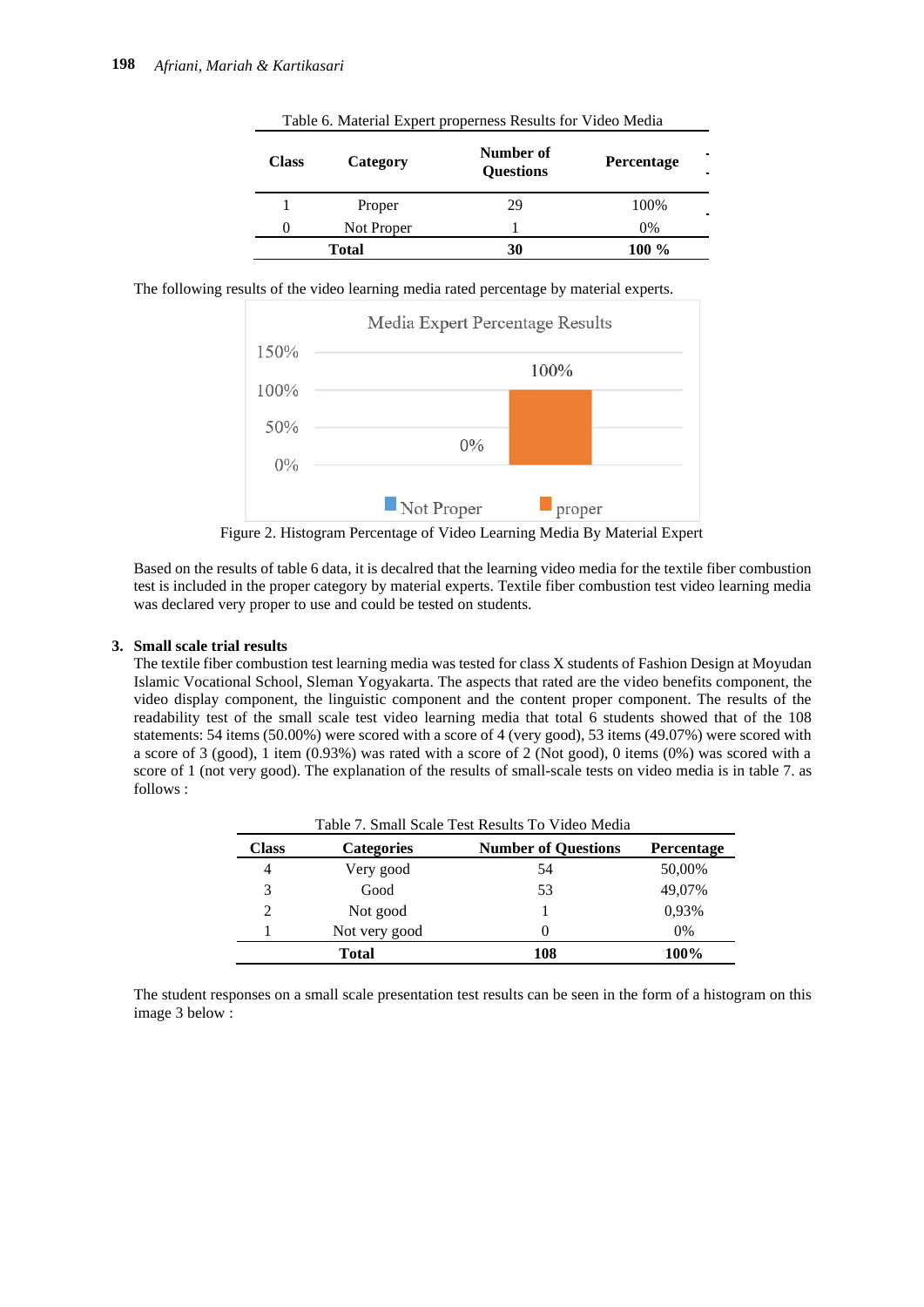

Figure3. Percentage histogram of Video Learning Media by Students on Small Scale Trials

Data result from table 7 is based on the media readability by students show that the overall score of the respondents is 377 with a percentage of 82.25%. Based on the results of the rating of the student's response, it was stated that the video learning media could be used for the learning process of the textile fiber combustion test. The media is good to use, that means students are easily to understand the material and language and interested in display of the video.

### **4. Small Scale Test Results**

The textile fiber combustion test learning media was tested for class X students of Fashion Design at Moyudan Islamic Vocational School, Sleman Yogyakarta and Ma'arif 2 Vocational School, Sleman. The aspects rated are the video benefits component, the video display component, the linguistic component and the content properness component. The results of the readability test of video learning media on a limited scale test totaling 29 students showed that out of 522 statements, 243 items (46.55%) were scored with a score of 4 (very good), 266 items (50.67%) were assessed with a score of 3 (good), 13 items (2.49%) were scored with a score of 2 (not good), 0 items (0%) were scored with a score of 1 (not very good). The explanation of the results of the limited-scale test for video media is in table 8. as follows:

|                             |                   | Table 8. Limited Scale Test Results of Video Media |                   |
|-----------------------------|-------------------|----------------------------------------------------|-------------------|
| <b>Class</b>                | <b>Categories</b> | <b>Number of questions</b>                         | <b>Percentage</b> |
| 4                           | Very Good         | 243                                                | 46,55%            |
| 3                           | Good              | 266                                                | 50,96%            |
| $\mathcal{D}_{\mathcal{L}}$ | Not Good          | 13                                                 | 2,49%             |
|                             | Not Very Good     |                                                    | 0%                |
| <b>Total</b>                |                   | 108                                                | 100%              |

Presentation results of student responses on a limited scale test can be seen in the form of a histogram in image number 4 below:



Figure 4. Video Learning Media Histogram Percentage by Students on a Limited-Scale Trial

Data results from table number 8 is based on the media readability by students show that the overall score of the respondents is 1.796 with a percentage of 86.01%. The rating of the student's response declared that video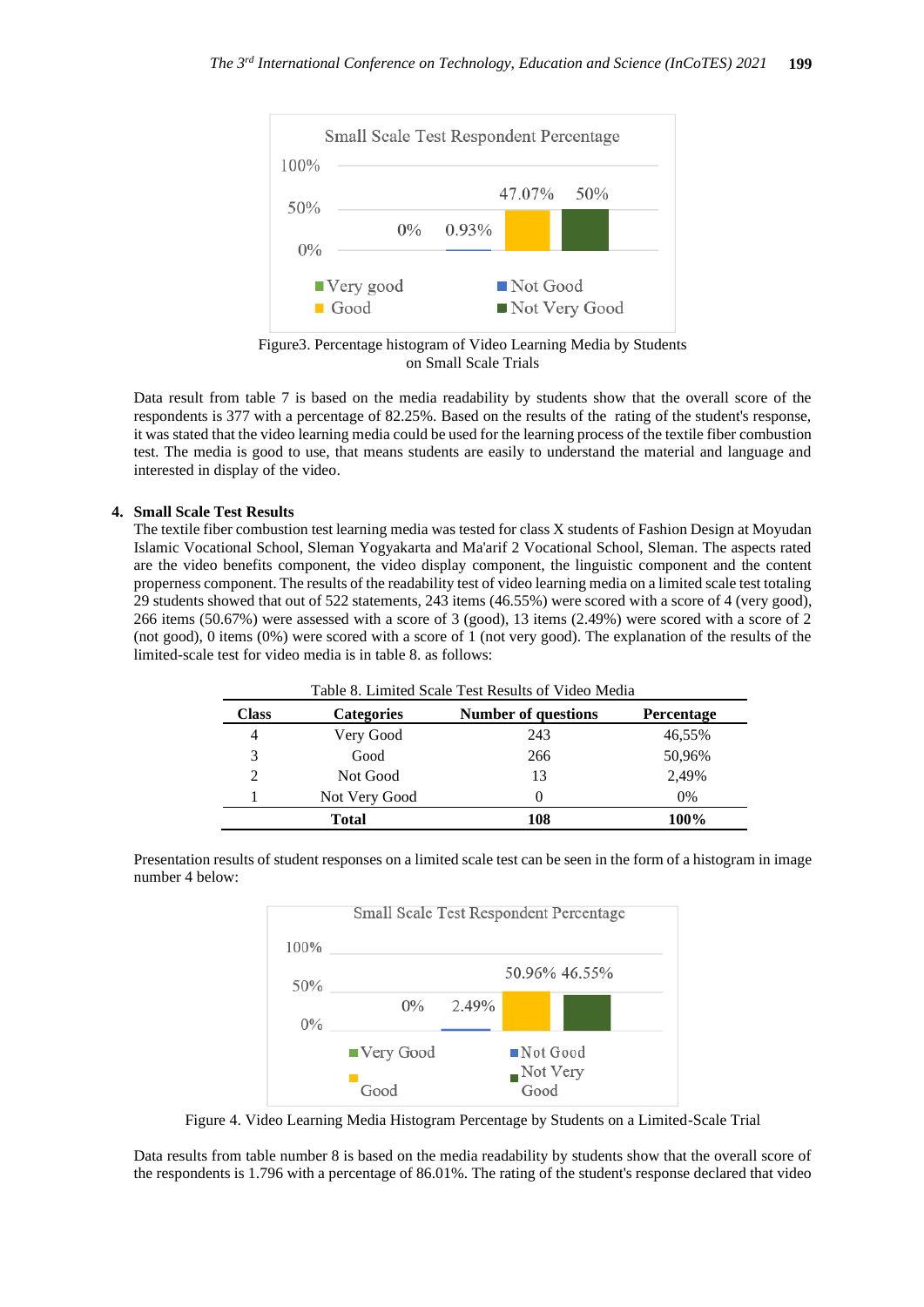learning media that used for the learning process of the textile fiber combustion test is good. Proper use of media means that students are easily to understand the material and language and interested in the learning video display.

## **Discussion**

### **1. Media Development learning by Video based Protein Fiber Combustion Test in Textile Materials Knowledge at Moyudan Islamic Vocational School**

The video learning media development for the textile fiber combustion test went through stages with the development procedure. The procedure for developing this media goes through stages which are potential and problems, data collection, product design, and design revision.

The first stage is the potential and the problem. Based on the analysis of this stage, it is known that there are some students who are passive, because the teacher still uses the speech method and conventional media in the process of teaching and learning activities. This causes students to feel bored and less interested in the material presented by the teacher so students' interest in learning material will decreases. The weakness of the speech method are included students being passive but actively taking some notes, and the learning system becomes recitation so it does not refer to understand the material, so an effective learning media is required in learning process [9]. The use of effective learning media can increase learning motivation and reduce the passive students.

The second stage is data collection. Collecting data from many information required to be used as planning material. Planning materials come from information sources like books, teacher subject, modules, internet or journals so that they can develop learning video media on how to test the combustion of protein fiber. The development of learning media is prepared by gathering material designs that are adapted to the syllabus, Learning Implementation Plans and previous observations [10].

The third stage is product design. Product design is the final research results, it can be a new work design, or a new product. The product development process starts from collecting teaching materials, gathering materials, taking pictures and sounds, combining images and audio in a video, after analyzing and collecting data, then the storyboard is gather. Video production process is based on the storyboard that has been made, the steps taken are taking video and video editing. Video media can't be separated from technical aspects like cameras, technical shooting, lighting, editing and sound techniques, if the learning videos made are not in accordance with good work steps, students will have difficulty following learning [11].

The fourth stage is product revision. Products that have been validated by media experts and material experts are require some suggestions for improving learning media from the material and media aspects, revisions were made so that learning media video had optimal results before being tested on a small scale. After the product revision is known to have weakness, the learning media for the textile fiber combustion test video is improved until it is said to be suitable for use as a learning media. Multimedia learning is independent, such as providing convenience and completeness so that users can use the media without the guidance of others [12].

### **2. Learning Media Properness Test of Protein Fiber Combustion Using Video Media on Textile Materials Knowledge Subjects at Moyudan Islamic Vocational School**

The properness of the learning media for the protein fiber combustion test can be seen from the results of the rating media and material experts. The media expert's rating includes the image and audio aspects. The results of the rating by 2 media experts who were analyzed using the Guttman Scale obtained a score of 29, and the validation results of 2 media experts were included in the proper category with a percentage of 96.67%. Material expert rating includes material aspects, linguistic aspects and presentation aspects. The results of the validation by 2 material experts who analyzed using the Guttman Scale obtained a score of 30, and the validation results of 2 material experts were included in the proper category, with a percentage of 100%.

Based by the validation results from media and material experts can be seen that the video learning media for the protein fiber combustion test with the criteria for media preparation from images, sounds, materials, language and presentation are in the proper category. The media that in the proper category means have fulfilled the criteria according to syllabus, according to the learning objectives and is presented in a complete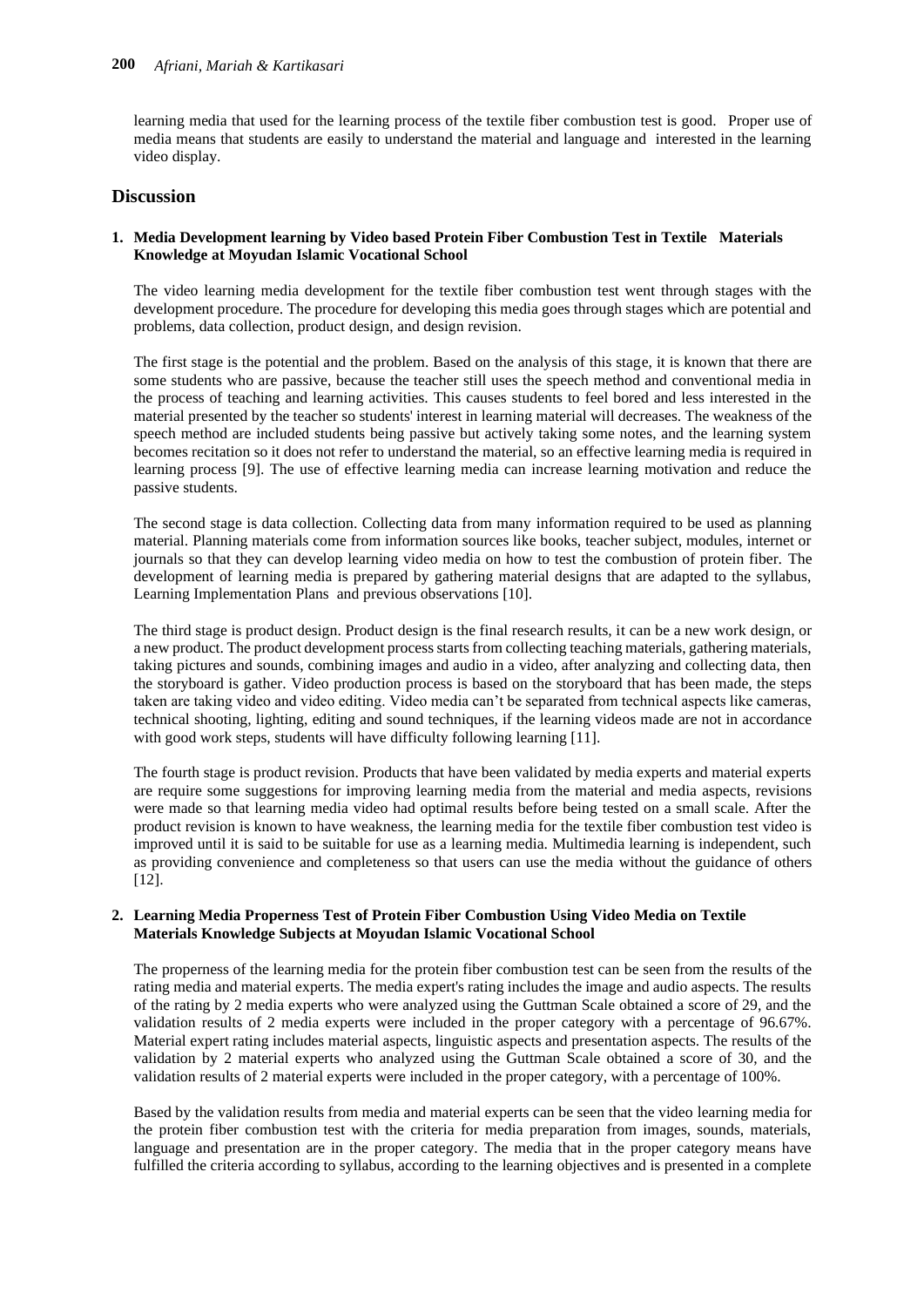and systematic way [13]. Validated media with the percentage of results above 80% to 100% can be classified in the very proper category [14].

#### **3. Student Responses to Video Media for Protein Fiber Combustion Test Material on Textile Materials Knowledge Subjects at Moyudan Islamic Vocational School**

If the assessment by media and material experts is complete, then the next step is the video learning media for the protein fiber combustion test to be tested on students. This trial phase involved 35 students in the fashion style field of expertise. This trial was carried out in two stages which are a small scale using 6 students and a limited scale using 29 students, the components rating were the benefits of media, video display, language and content properness. Based on the data from the results of small scale trials that held on 6 students as respondents, they were analyzed using a Likert scale (values 4 to 1) with a total score of 377, including in the very good category with a percentage of 82.26%. The data from the limited scale trial that held on 29 students as respondents were analyzed using a Likert scale (values 4 to 1) with a total score of 1,796 included in the very good category with a percentage of 86.01%.

Based on the results of small scale trials and limited scale trials, it can be seen that the video learning media of the protein fiber combustion test is in accordance with the preparation criteria including the components of media benefits, video display, language and content rating is in the very good category. Media readability by students is in the category of very understanding which means it is very easy to understand the material as well as easy access to media for self study [15]. Validated media with the percentage of results above 80% to 100% can be classified in the very proper category [14].

# **Conclusion**

The procedure for developing video based textile fiber combustion test learning media uses a procedure development model. The procedure development model has several stages which are potential and problems, data and information collection, product design, design validation, design improvement, small scale trials, product revisions and limited scale trials. The rating test of the learning media for the textile fiber combustion test was carried out by media and material experts. Based on the rating of media experts with a percentage of 96.67% which in the very proper category and the rating of material experts with a percentage of 100% which in the very proper category. The results of student respondents on the use of small scale textile fiber combustion test video learning media obtained a percentage of 82.26% which in very good category and limited scale obtained a percentage of 86.01% which in the very good category, therefore it can be concluded that the video based textile fiber combustion test learning media is suitable for use in the subject of knowledge of textile materials class X in the field of fashion skills at SMK Islam Moyudan Sleman Yogyakarta

## **Recommendations**

Based on the results obtained, there are several suggestions for several parties. The first suggestion is for teachers, learning media can be used as a choice of teaching media for further learning. The second suggestion for students, it can be used for self study, so if there is material that has not been understood, students can repeat the material by itself. The third suggestion is for other researchers for further research, it is hoped that further research on the effectiveness the use of video learning media of textile fiber combustion test for class X in the field of fashion skills at Moyudan Islamic Vocational School for improving student learning achievement.

### **Acknowledgements or Notes**

The author would like to thank Mrs. Dr. Siti Mariah, M.Pd and Ms. Enggar Kartikasari, S.Pd., M.Pd who have guided and directed the research implementation, This research produces a product in the form of video based learning media that can be used in the learning process of textile material knowledge